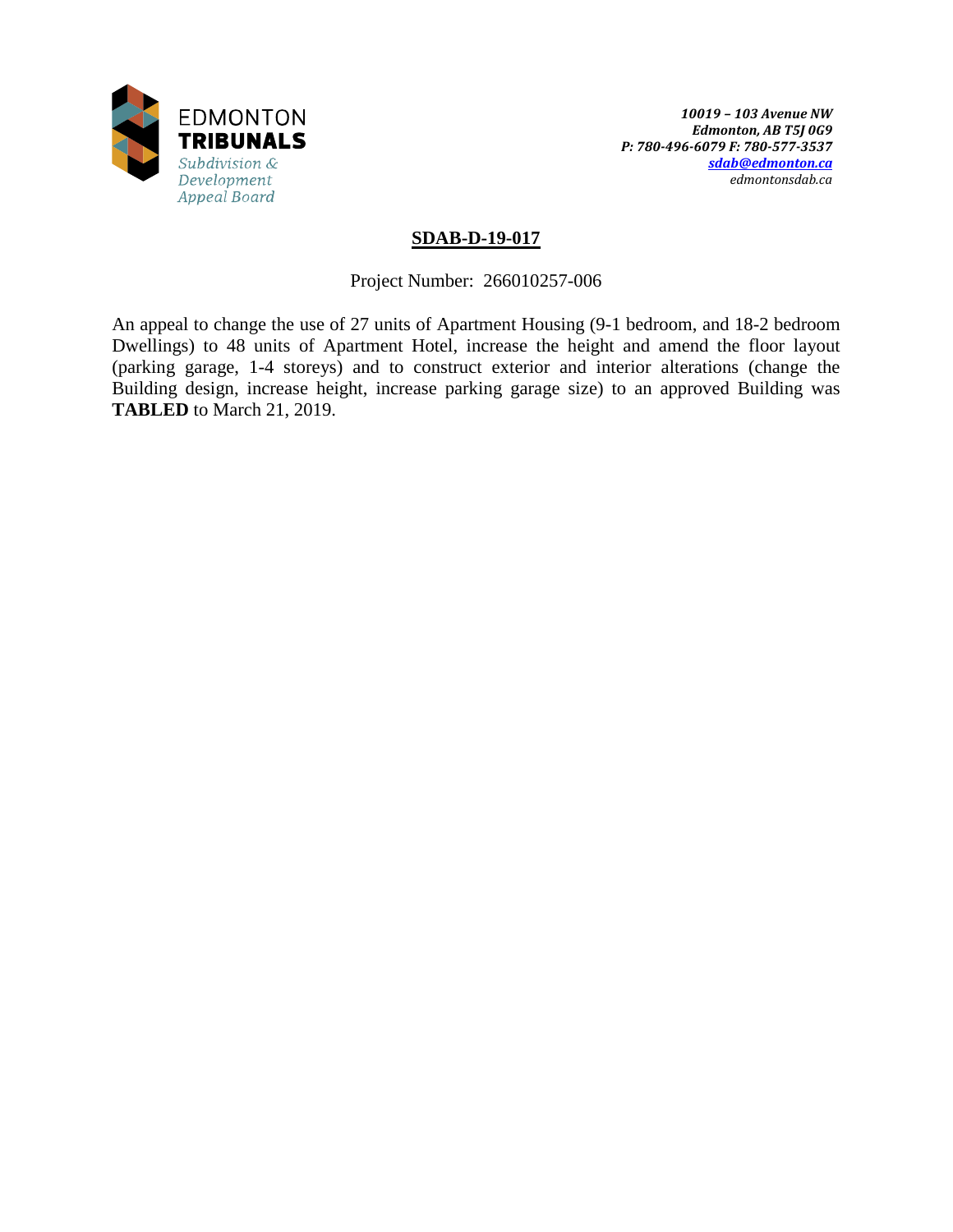

Date: February 28, 2019 Project Number: 296619983-001 File Number: SDAB-D-19-018

# **Notice of Decision**

[1] On February 14, 2019, the Subdivision and Development Appeal Board (the "Board") heard an appeal that was filed on January 17, 2019. The appeal concerned the decision of the Development Authority, issued on January 4, 2019, to refuse the following development:

> To convert a Single Detached House to a Childcare Service (maximum 30 Children) and to construct interior and exterior alterations

- [2] The subject property is on Plan 7620138 Blk 6 Lot 102, located at 3404 106 Street NW, within the RF1 Single Detached Residential Zone. The Mature Neighbourhood Overlay and Duggan Neighbourhood Area Structure Plan apply to the subject property.
- [3] The following documents were received prior to the hearing and form part of the record:
	- Copy of the Development Permit application with attachments, proposed plans, and the refused Development Permit;
	- The Development Officer's written submissions;
	- The Appellant's reasons for appeal; and
	- One online response.
- [4] The following exhibits were presented during the hearing and form part of the record:
	- Exhibit  $A Google Maps$  Screenshot
	- Exhibit  $B -$  Revised Site Plan
	- Exhibit C Google Maps Screenshot (Affected Property Owner)

## **Preliminary Matters**

[5] At the outset of the appeal hearing, the Presiding Officer confirmed with the parties in attendance that there was no opposition to the composition of the panel.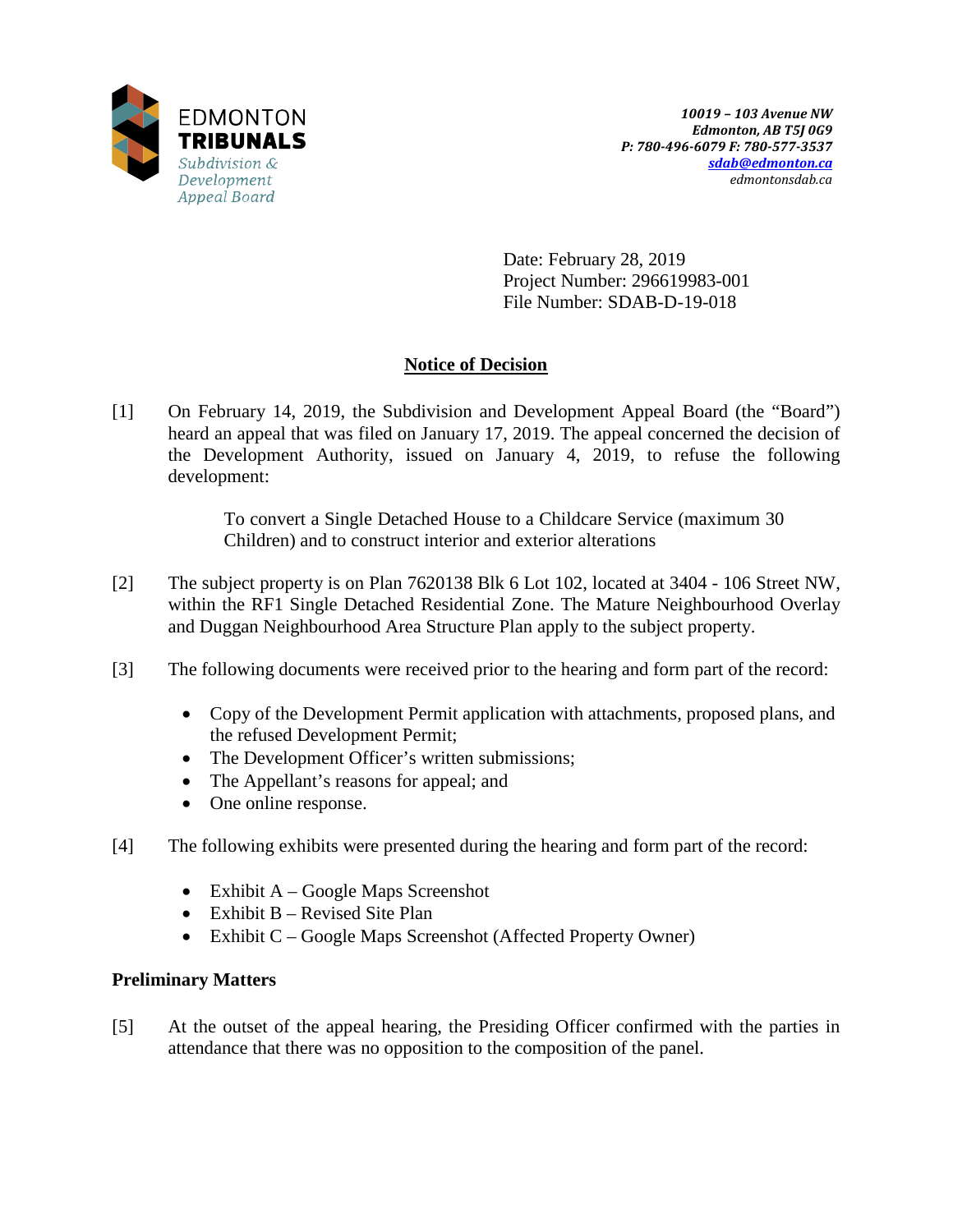- [6] The Presiding Officer outlined how the hearing would be conducted, including the order of appearance of parties, and no opposition was noted.
- [7] The appeal was filed on time, in accordance with Section 686 of the *Municipal Government Act*, RSA 2000, c M-26.

#### **Summary of Hearing**

- *i) Position of the Appellant, M. Malhotra, Pro Consulting Design & Build Inc.*
- [8] Mr. Malhotra was accompanied by M. Shah and S. Ahmed.
- [9] Mr. Malhotra submitted two exhibits to the Board:
	- A Google Maps overhead screen shot of the subject location (Exhibit A)
	- An amended site plan (Exhibit B)

The subject site was identified on Exhibit A.

- [10] Mr. Shah purchased this property for the specific purpose of developing a daycare as the subject site is a corner property. His wife has 30 years of experience in the field and the goal is to provide a quality child care service to the neighbourhood. They previously lived at the property but no longer reside at this location.
- [11] In his view, the main reason for refusal is related to garbage collection. The collector has to back down the alley to collect the garbage from the subject site and from one other property. The Appellant has changed the location of the garbage bins to avoid any interference with garbage collection and the end of the alley will be kept neat and clean. Garbage is only picked up once a week and they will ensure there is no interference.
- [12] Two shuttle buses will be used as part of the daycare operation. The proposed parking for these buses as well as four additional parking / drop-off spaces were identified on the amended site plan. The walking path from the parking area to the door of the daycare was also identified.
- [13] The character of the house will not change and no exterior changes are planned to the building. It will not be evident that this is a daycare.
- [14] The proposed development has been discussed with the immediate neighbours who indicated their support. One immediately adjacent neighbour offered extra parking for the daycare operation.
- [15] The Appellants provided the following responses to questions from the Board:
	- a) There should be no problems with cars maneuvering in and out of the parking spaces. Only one other property backs onto the alley at this location. Also there is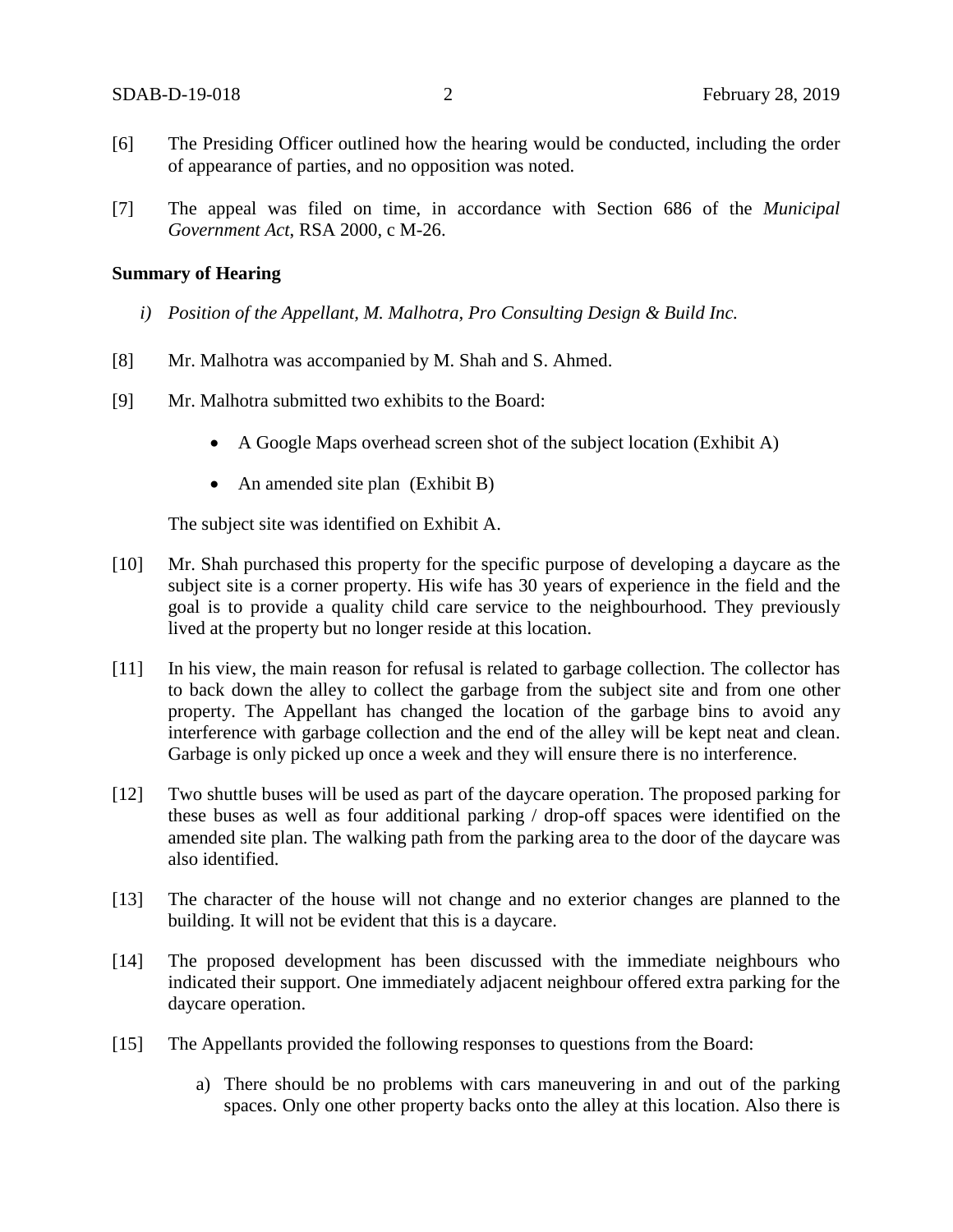a turn-around area at the end of the dead-end alley which allows quite a large space for vehicles to maneuver.

- b) The lane is wide enough for two cars to pass each other.
- c) They will be running shuttle buses to pick up children from their homes and drop them off at the end of the day which will result in considerably less traffic.
- d) They acknowledged that the Development Officer has not yet seen Exhibit B.
- e) They have not spoken to Parking Services regarding their operational concerns with the use of a dead-end rear alley for drop-off and pick-up activities; nor have they spoken with Parking Services about the absence of an on-street loading zone on either 34 Avenue or 106 Street.
- f) Regulations would allow a capacity of 40 children. The Appellants felt that would be too many for the proposed location and filed their application based on 30 children. This reduced number lessens traffic and noise impacts.
- g) The Appellants used Appendix A to identify the garages of neighbouring properties (rear or front attached), a neighbour's parking pad and which immediate neighbours supported the proposed development. While there is a garage directly across the lane from the subject property, that garage is not used.
- h) The Appellants have one of the bigger lots in the area. They will be moving the existing fence to allow them to use the green area in the back as a parking lot.
- i) They will require three to four staff.
- j) Mr. Shah takes care of snow removal behind the subject site and also removes the snow from the turn-around area at the end of the alley.
- k) One person currently resides at the property but will move out once the daycare operation commences.
- [16] A short recess was called to allow the Appellants time to review the Development Officer's suggested conditions should this permit be approved. The Appellants advised they did not have any objections to any of these conditions.
	- *ii) Position of the Development Officer, N. Shah*
- [17] The Development Authority did not attend the hearing and the Board relied on Mr. Shah's written submission.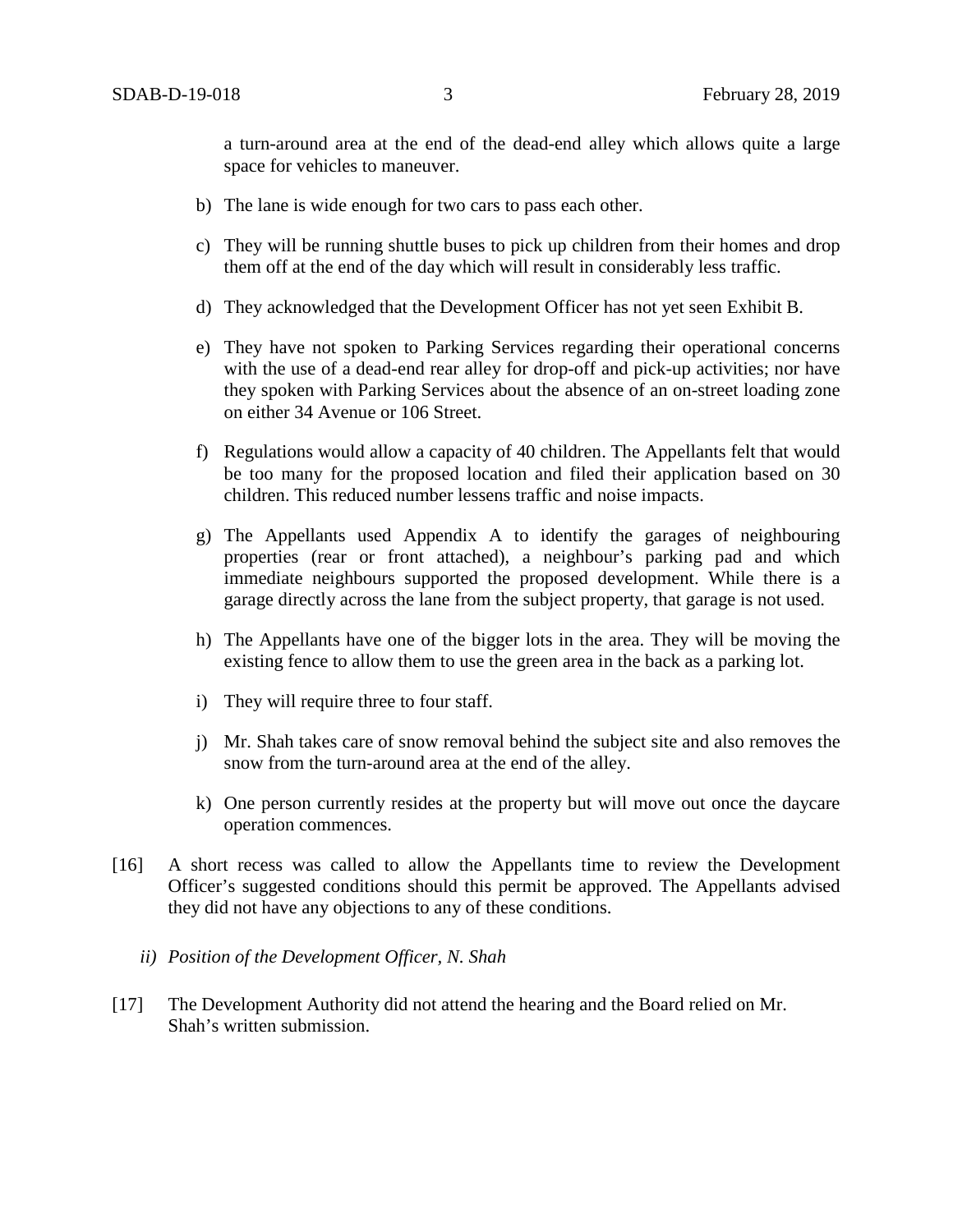*iii) Position of E. Noga, Affected property owner*

- [18] Mr. Noga purchased his property in November 2018. He has a background in real estate and has an understanding of how to make a site work for different applications and does not see how the proposed location is suitable.
- [19] He estimates the subject property to be 1,200 square feet which is not much room to accommodate 30 children plus 3 or 4 staff. Thirty children is similar to a small school.
- [20] Mr. Noga does not believe it is possible for two cars to pass each other in the alley.
- [21] All parking along 106 Street is continuously occupied.
- [22] As per information from the City's website the intersection of 34 Avenue and 106 Street has a high traffic volume, and safety would be an issue for children. 10,600 cars travel on 106 Street per day and 11,500 cars use 34 Avenue daily.
- [23] Mr. Noga identified the location of his property on Exhibit C. He has concerns that daycare patrons may park in the crescent in front of his house and will walk down the alley to access the daycare, adding to congestion and safety issues.
- [24] He has concerns with traffic congestion in the alley, especially in the winter when people idle their vehicles. Most daycares are in commercial spaces and parking is usually a concern even in those locations.
- [25] Mr. Noga provided the following responses to questions from the Board.
	- a) He does not use the alley as he has a front attached garage.
	- b) His deck overlooks the daycare parking area and he believes his privacy and the enjoyment of his property will be affected negatively.
	- c) Currently, there is always loose garbage behind the subject property and the increased traffic will make this worse.
	- d) The Applicants did not obtain his consent for the proposed development, implied or otherwise.
	- *vi) Rebuttal of the Appellant*
- [26] The Appellants dropped a letter in Mr. Noga's mailbox and also approached him to provide him with information.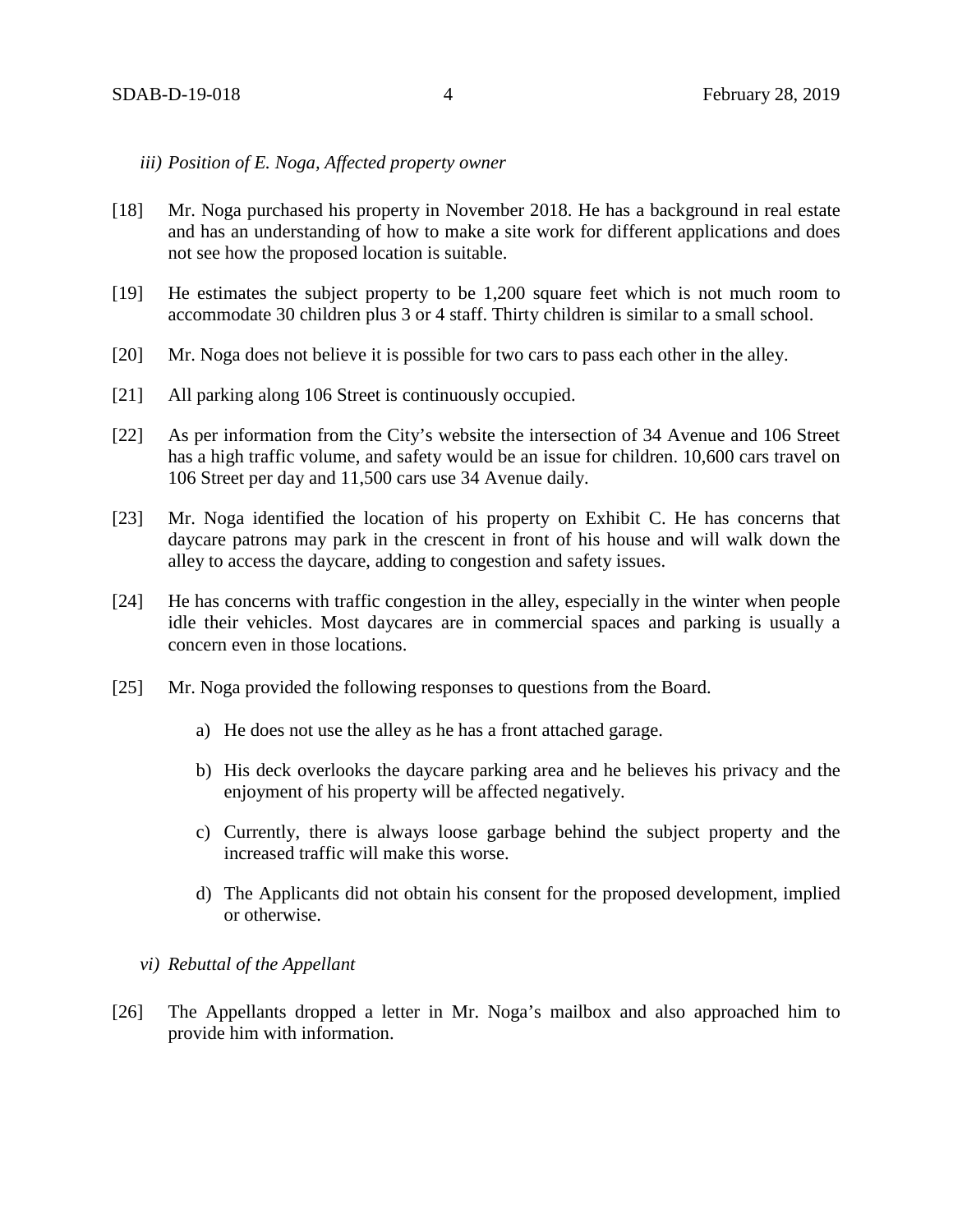- [27] Mr. Noga does not use the back alley, so the Appellants believe he is not affected. The owners of the property with the rear parking pad approved of the development as did several other immediate neighbours.
- [28] Mr. Shah believes that two cars are able to pass each other in the alley.
- [29] Property owners are permitted to park along 106 Street although not directly in front of the subject site as it fronts the slipway and therefore is too close to the corner. He confirmed that there is no parking on 34 Avenue.
- [30] Parents arrive at staggered times when picking up / dropping off children. The hours of the daycare are from 7:00 a.m. to 5:00 p.m. and it will not be difficult to manage traffic flow.

#### **Decision**

[31] The appeal is DENIED and the decision of the Development Authority is CONFIRMED. The development is REFUSED.

#### **Reasons for Decision**

- [32] The proposed development, a Child Care Service, is a Discretionary Use within the RF1 Single Detached Residential Zone.
- [33] The Board considered the submissions of the parties to determine whether the proposed development is reasonably compatible with surrounding properties and whether there are any planning reasons to deny it.
- [34] The proposed development was refused by the Development Officer for four reasons:
	- i) he believes that it will change the principal character of the dwelling contrary to section 80.4(c) of the Edmonton Zoning Bylaw (the "*Bylaw*");
	- ii) he believes that the number of children is excessive and may create a negative parking and noise impact for neighbouring properties;
	- iii) Waste Management has concerns with vehicle congestion in the dead-end lane during peak times; and,
	- iv) Parking Services also has operational concerns with the lack of an on-street loading zone and with the use of the dead-end lane for drop off and pick up.
- [35] The Appellants argued that the proposed development should be approved for the following reasons: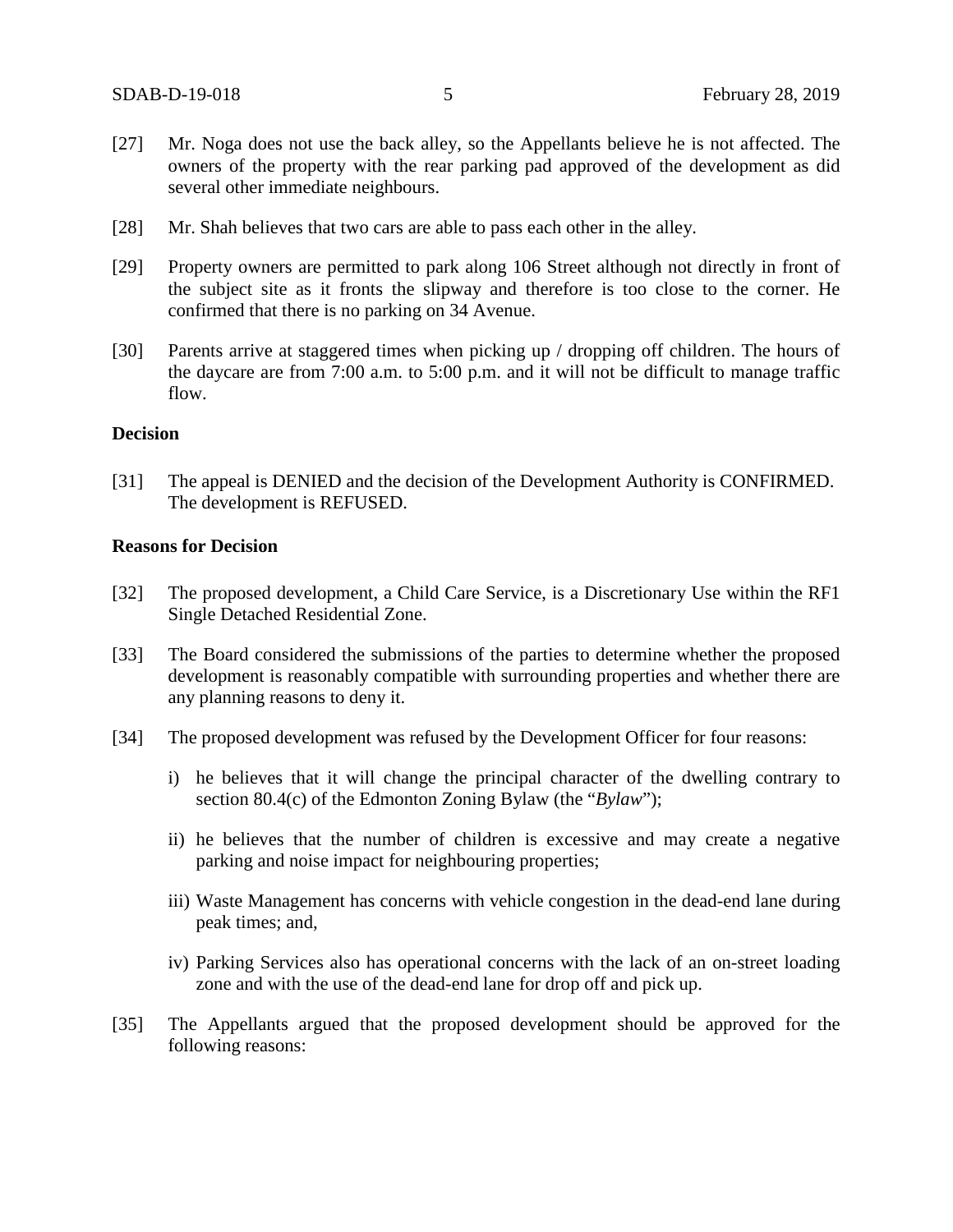- i) They are very experienced and able operators, and are seeking less children than allowed under the applicable provincial licensing laws. They believe 30 children is appropriate.
- ii) They believe the City's main concern was with the location of the garbage bins and at the hearing they provided an alternative site plan that would move the garbage bins closer to the lane and change the orientation of two parking spaces. With these changes, they felt the proposed development should be approved.
- iii) There is a definite need for a quality Child Care Service Use in this area and the neighbours support it as shown by their petition of support.
- iv) Access in the lane is not an issue because: few neighbours use the lane; they will clear the snow; drop-offs and pick-ups will be staggered; and two cars travelling opposite directions can simultaneously pass one another in the lane.
- v) The outside appearance of the house is not changing.
- [36] The Board received one objection from the owner of an adjacent property across the lane who also attended the hearing. He echoed the concerns outlined by Parking Services. He had two additional concerns. First, congestion and difficulty with access in the lane could lead parents with children to park in the cul de sac in front of his home and traverse the lane on foot to reach the Child Care Service, creating additional safety issues and congestion. Second, his deck will overlook the rear parking area of the proposed development creating privacy and nuisance issues.
- [37] The Board finds there are planning concerns with safety, parking and traffic congestion associated with the proposed development, particularly given the intensity of impacts associated with dropping off and picking up 30 children at this location:
	- i) The Discretionary Use Child Care Services is subject to the Special Land Use Provisions in section 80 of the *Bylaw*. Section 80.4(b) includes specific locational criteria in residential zones. The subject Site satisfies one of these criteria because it is a Corner Lot location. However, the subject Site does not have the usual attributes that make Corner Lots generally more appropriate for the proposed Use. In particular, the flanking roadway, 34 Avenue, is an arterial roadway where no parking whatsoever is allowed and there is also no parking permitted directly in front of the subject Site along 106 Street as it is a turning lane. Therefore, the additional on-street parking usually associated with Corner Lots is non-existent at this location. In fact, with the locational limitations, the subject Site has less on-street parking than a typical interior Lot. The subject Site does not meet any of the two other locational criteria in section 80.
	- ii) The potential for problems associated with access, drop-off and pick-up are exacerbated by the fact that there is no access to the lane from 34 Avenue as the subject Site is located at the end of a dead-end lane. Parents and staff can only access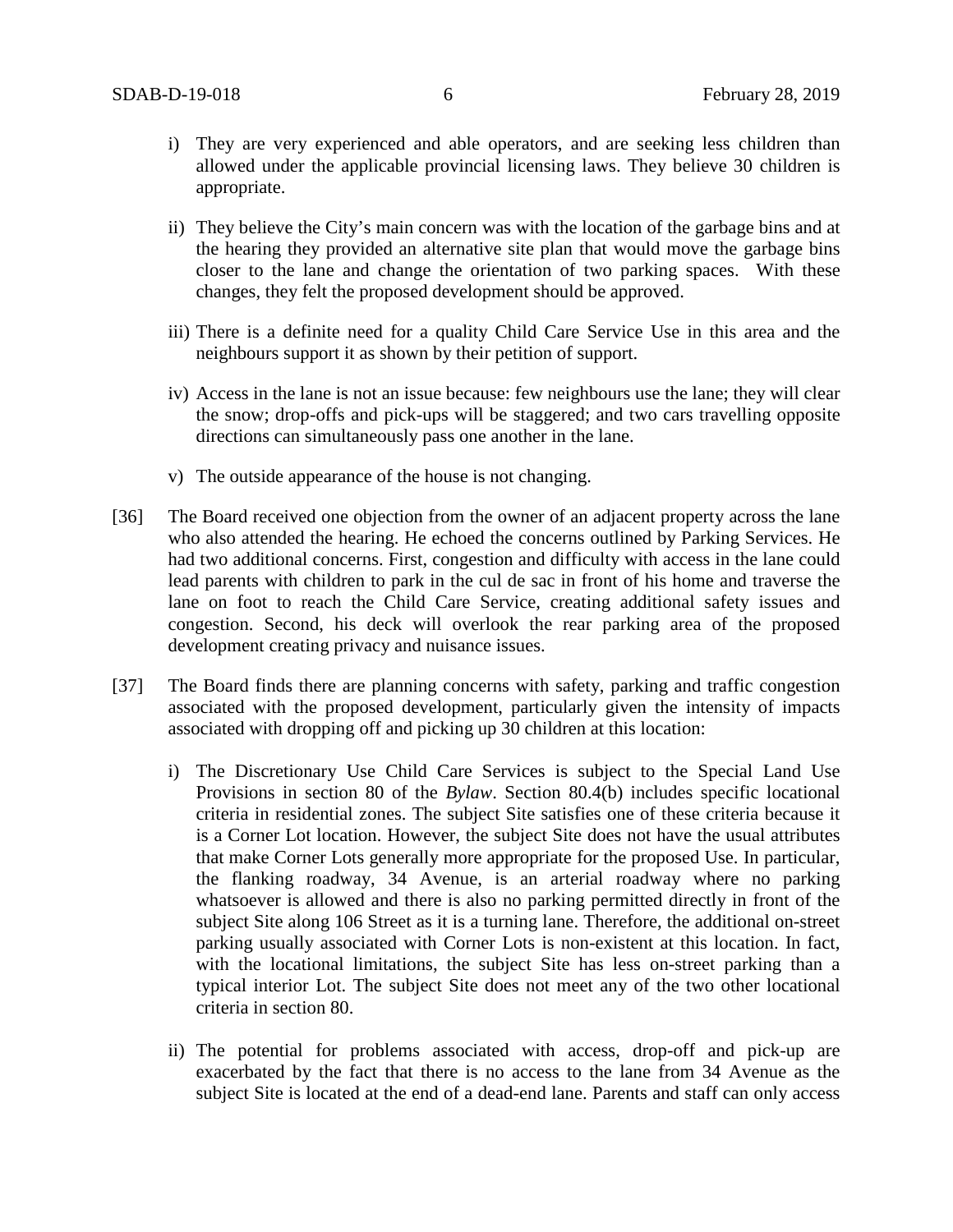the on-site parking area from the north or west through the lane. They must maneuver out of the parking spots using the turnaround at the end of the lane and then leave using the same lane.

- iii) Two City Departments have expressed concerns regarding this situation:
	- (a) Waste Management does not support the proposed application due to potential vehicle congestion in the dead-end rear alley during peak times.
	- (b) Parking Services have operational concerns with the use of the dead-end rear alley for drop-off and pick-up activities, and also note the lack of a loading space on either 106 Street or 34 Avenue.
- [38] The Board agrees with these concerns and finds that traffic in the lane is likely to increase significantly as the parents and guardians of up to 30 children funnel in and out of the lane to drop off and pick up their children. The increased traffic will add materially to congestion in the lane and will impact the conditions of the lane, particularly in the winter months, for the parents and the residents of the other three properties who have rear access parking areas.
- [39] The Appellants asked the Board to approve an alternate site plan showing the garbage relocated closer to the abutting lane and a modification to two parking spaces. The Board notes that these newly proposed revisions may have unanticipated impacts on parking, safety and access issues that were not vetted by the Development Officer in accordance with the usual process. In any event, in this case, the Board finds that the proposed changes do not address the other planning concerns identified by the Development Officer associated with the absence of on-street parking and the location of the parking area at the dead-end of the lane.
- [40] For the above reasons the Board finds there are valid planning reasons to refuse the proposed Discretionary Use at this location and affirms the decision of the Development Officer.

KChimau s)

Ms. K. Cherniawsky, Presiding Officer Subdivision and Development Appeal Board

Board members in attendance: Ms. P. Jones, Ms. L. Gibson, Mr. R. Hachigian, Mr. C. Buyze

c.c. City of Edmonton, Development & Zoning Services, Attn: Mr. N. Shah/Mr. A. Wen